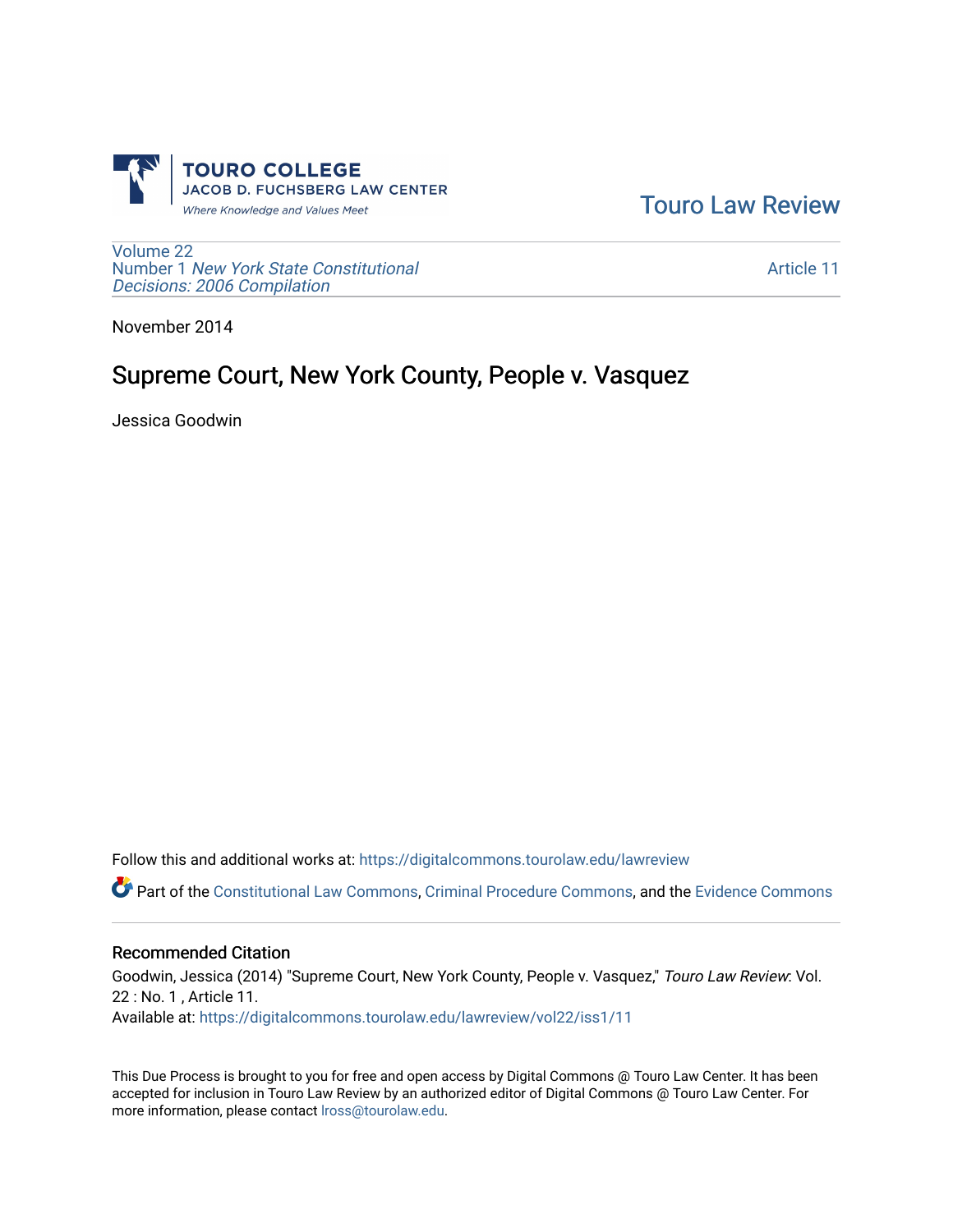# **SUPREME COURT OF NEW YORK NEW YORK COUNTY**

People v. Vasquez<sup>1</sup> (decided January 18, 2005)

On January 25, 1999, Christopher Vasquez was convicted of first-degree manslaughter.<sup>2</sup> He was sentenced to imprisonment for a period of three and one-third to ten years.<sup>3</sup> The defendant sought to vacate his conviction pursuant to section 440.10 (1)(h)<sup>4</sup> and (2)(a)<sup>5</sup> of the New York Criminal Procedure Law. Specifically, he claimed that his rights were violated under the Confrontation Clauses of both the federal and state constitutions.<sup>6</sup> Vasquez argued that the 2004 Supreme Court decision in *Crawford v. Washington*<sup>7</sup> should apply

Notwithstanding the provisions of subdivision one, the court must deny a motion to vacate a judgment when (a) The ground or issue raised upon the motion was previously determined on the merits upon an appeal from the judgment, unless since the time of such appellate determination there has been retroactively effective change in the law controlling such issue.

<sup>&</sup>lt;sup>1</sup> 795 N.Y.S.2d 820 (Sup. Ct. 2005).

<sup>&</sup>lt;sup>2</sup> *Id.* at 821.

 $3$  Id.

<sup>&</sup>lt;sup>4</sup> N.Y. CRIM. PROC. § 440.10 (1)(h) (McKinney 2005) which states: At any time after entry of a judgment, in which it was entered may, upon motion by the defendant, vacate such judgment upon the ground that . . . [T]he judgment was obtained in violation of a right of the defendant under the constitution of this state or of the United States.

<sup>&</sup>lt;sup>5</sup> N.Y. CRIM. PROC. § 440.10 (2)(a) (McKinney 2005) which states:

<sup>&</sup>lt;sup>6</sup> U.S. CONST. amend. VI which states: "In all criminal prosecutions, the accused shall enjoy . . . to be confronted with the witnesses against him . . . ."; N.Y. CONST. art. I, § 6 provides "In any trial in any court whatever the party accused shall be allowed to . . . be confronted with the witness against him or her."

 $7$  541 U.S. 36 (2004).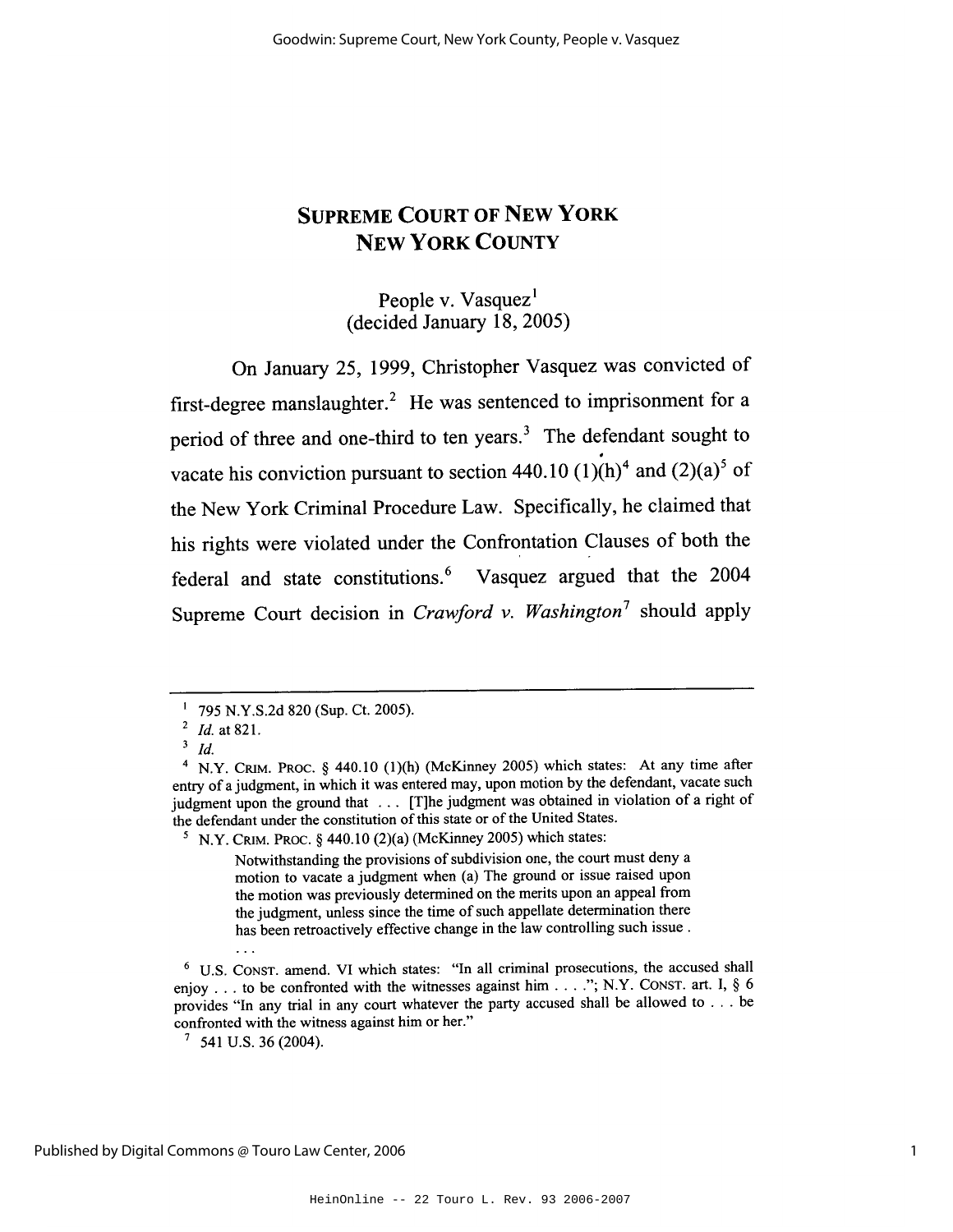94 **TOURO LAW REVIEW**  $[Vol. 22]$ 

retroactively.<sup>8</sup> In essence his argument is that his procedural due process rights have been violated.<sup>9</sup> However, the court held that Crawford was not intended to apply retroactively when asserted on direct appeal from a final  $10$  judgment.<sup>11</sup> Therefore, the court concluded that Vasquez's due process rights had not been violated.<sup>12</sup>

During Vasquez's<sup>13</sup> trial, portions of a co-defendant's plea allocution were admitted into evidence as a declaration against penal interest.<sup>14</sup> In holding that the plea allocution was admissible, the court applied the existing standards set forth in *Ohio v. Roberts*<sup>15</sup> to determine whether the introduction of the plea allocution without the co-defendant taking the stand at trial, was a violation of the defendant's Sixth Amendment rights.<sup>16</sup> The court found that the codefendant's plea allocution fell within a "deeply rooted" exception to the hearsay rule and there was sufficient evidence of "particularized guarantees of trustworthiness."<sup>17</sup> Furthermore, the court found the

<sup>&</sup>lt;sup>8</sup> Vasquez, 795 N.Y.S.2d at 825.

<sup>&</sup>lt;sup>9</sup> U.S. CONST. amend. XIV which states: "[N]or shall any state deprive any person of life, liberty, or property, without due process of law . . . ."

<sup>&</sup>lt;sup>10</sup> People v. Watson, 798 N.Y.S.2d 712, 2004 NY Slip Op 51364U, \*6 (stating that a conviction is final when the availability of appeal has been exhausted, and the time to petition for a writ of certiorari elapsed or cert. has been denied).

<sup>&</sup>lt;sup>11</sup> Vasquez, 795 N.Y.S.2d at 840.

<sup>&</sup>lt;sup>12</sup> See id. What is inherent the court's holding, is that if the court had determined that the defendant's due process rights were violated, the court would have had to find that Crawford was to be applied retroactive because the court would have determined that the defendant was convicted by unconstitutional means.

<sup>&</sup>lt;sup>13</sup> People v. Vasquez, 686 N.Y.S.2d 624 (Sup. Ct. 1999).

<sup>&</sup>lt;sup>14</sup> Vasquez, 795 N.Y.S.2d at 823-24.

<sup>&</sup>lt;sup>15</sup> 448 U.S. 56 (1980). The Supreme Court stated that in order for the admissibility of a hearsay statement to not run afoul of the Confrontation Clause, the statement must bear adequate indicia of reliability. A statement would be considered reliable if it fell within a "firmly rooted hearsay exception" or was supported by "particularized guarantees of trustworthiness." Id. at 66.

<sup>&</sup>lt;sup>16</sup> Vasquez, 795 N.Y.S.2d at 822-23.

<sup>&</sup>lt;sup>17</sup> *Id.* at 824. Specifically, the court found that the plea allocution fell into the hearsay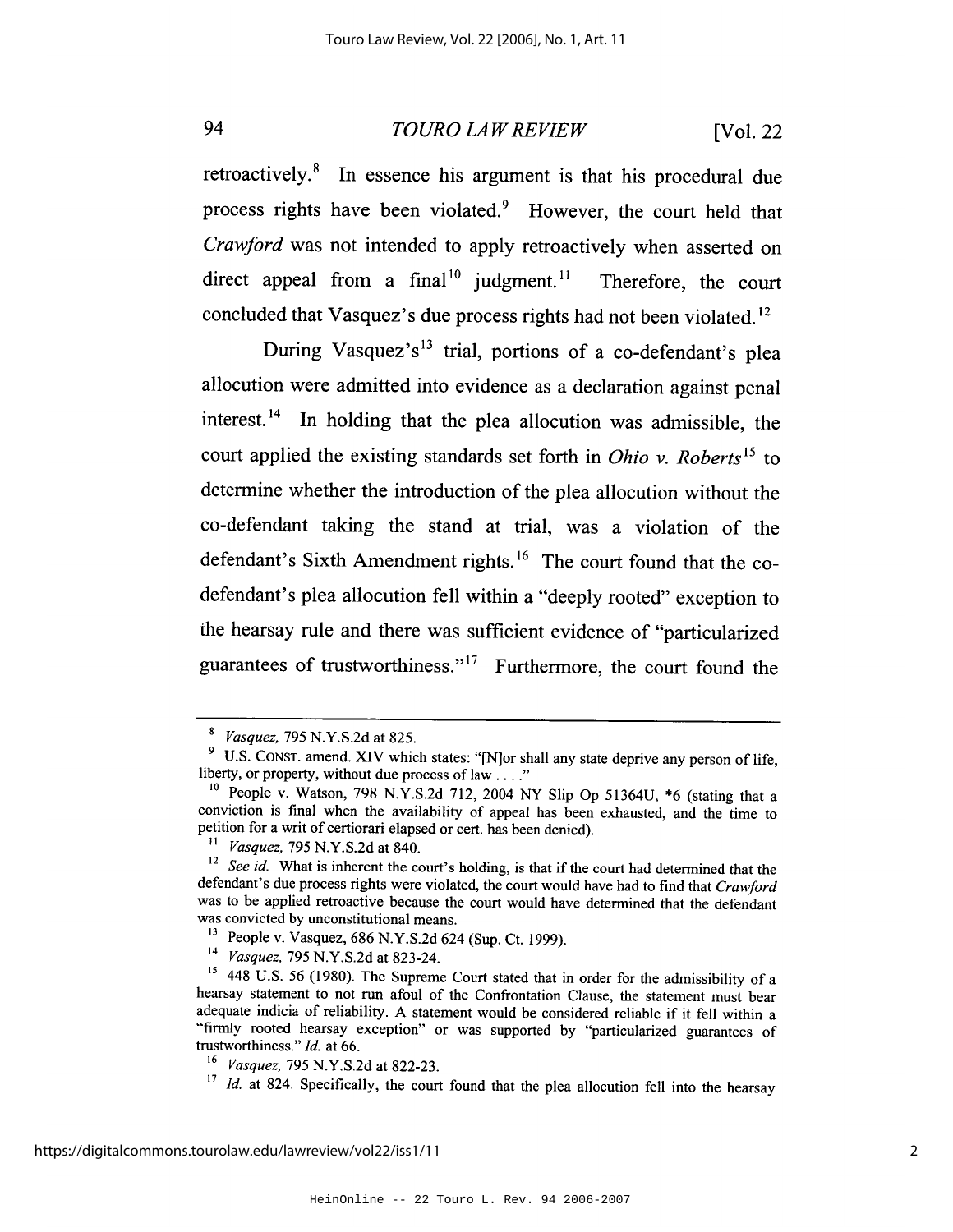# **DUE PROCESS**

defendant's constitutional right to confront his own witnesses was not violated because the prosecution established "sufficient independent evidence of its reliability."<sup>18</sup>

However, Vasquez claimed that in light of the recent decision by the Supreme Court in Crawford the plea allocution was inadmissible, and that the Crawford decision should be applied retroactively on collateral review.<sup>19</sup> The court determined that Crawford should not be "applied retroactively on a post-conviction motion, collaterally attacking a judgment which has become final on direct review."<sup>20</sup> The court reasoned that the Crawford decision was a procedural rule and that in order for it to be applied retroactively it would have to fall within one of the exceptions set forth in the United States Supreme Court case of Teague v. Lane.<sup>21</sup> The court found that Crawford did not fall within one of these exceptions.<sup>22</sup>

Initially, the Vasquez court concluded that Crawford was not a new substantive rule.<sup>23</sup> The Supreme Court of the United States has determined that substantive rules apply retroactively in decisions that in effect "narrow the scope of a criminal statute . . ." as well make a "constitutional determinations" that make certain conduct no longer

 $22$  *Id.* at 840.

exception of a statement against penal interest. That normally an individual would not make a statement that would subject him to prosecution, therefore when he does make such a statement he is "responding to a truth-revealing compulsion as great as that to which he would be likely be subjected to be cross-examined as a witness when an individual makes a statement." Id. at 823. The court also found that "when the prosecution sought to introduce the plea allocution on their direct case, several independent pieces of evidence had already been placed before the jury, which directly corroborated" the plea allocution. Id. at 824.

 $18$  *Id.* at 825.

 $19$  *Id.* 

 $120$  *Id.* at 822, 840.

<sup>&</sup>lt;sup>21</sup> Vasquez, 795 N.Y.S.2d at 834-35.

 $^{23}$  *Id.* at 834.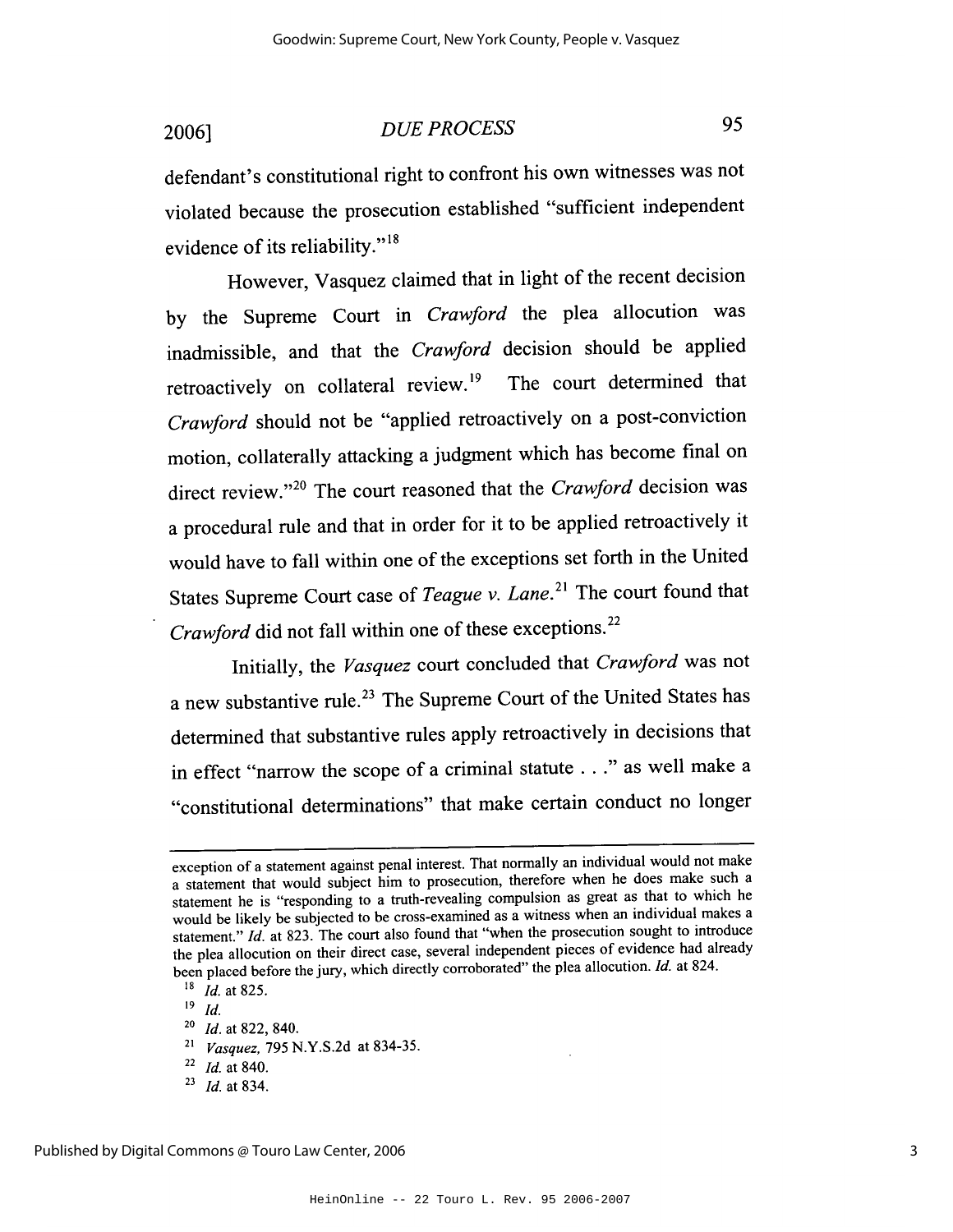#### **TOURO LAW REVIEW** [ $Vol. 22$

punishable by the state.<sup>24</sup> The purpose of holding a substantive rule retroactive is because these rules carry a risk that a defendant has been convicted of a crime that the law does not make criminal.<sup>25</sup> In determining that the rule derived from Crawford was not substantive, the Vasquez court stated that a court applying Crawford is now limited to whether or not the declarant was unavailable and that he or she had been subject to prior cross-examination, this did not change the criminal conduct that is subject to a criminal proceeding.<sup>26</sup> What the new rule in *Crawford* does is regulate "the manner of determining an individual's culpability."<sup>27</sup>

Further, the *Vasquez* court stated that this new rule will be applied retroactively is if it falls into the second exception addressed in Teague. The analysis that the Vasquez court engaged in whether Crawford implicated the "fundamental fairness and accuracy of the criminal proceeding."<sup>28</sup> In concluding that *Crawford* did not fall into this exception, the *Vasquez* court reasoned that by following the Robert's criteria, the likelihood of an accurate conviction was not diminished.<sup>29</sup> The question is not whether applying Crawford would have an effect on the outcome of the case, but rather, whether in applying Roberts it so "seriously diminished accuracy that it constituted an impermissibly large risk that an innocent person would

 $^{24}$  *Id.* at 826.

 $^{25}$  *Id.* 

<sup>&</sup>lt;sup>26</sup> Vasquez, 795 N.Y.S.2d at 834.

<sup>27</sup> Id.

Id. at 836.

Id. at 836-37.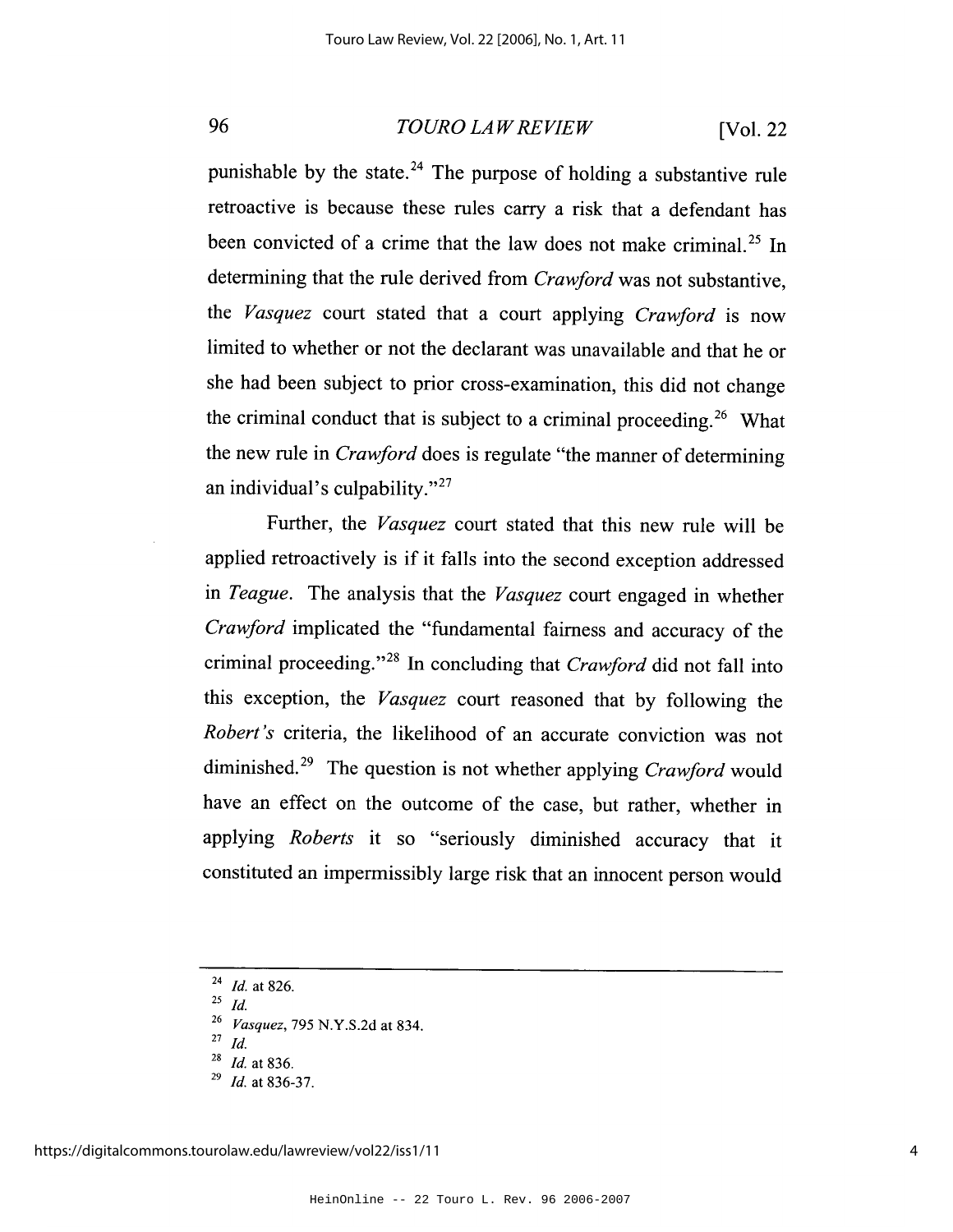### DUE PROCESS

97

be convicted."<sup>30</sup> Although, the *Vasquez* court acknowledged that the Crawford decision changed the foundation of the Confrontation clause, the court concluded that this does not render previous procedures unconstitutional for not comporting with the current understanding.<sup>31</sup> Moreover, it does not warrant a conclusion that the use of the previous procedure is so flawed that risk of an innocent person will be incarcerated because of its use.<sup>32</sup> In the trial of Vasquez there was other evidence, besides the plea allocution, for the jury to consider.<sup>33</sup> Therefore, it cannot be said that the introduction of the plea allocution was the only reason why the defendant was convicted.

In Crawford v. Washington,<sup>34</sup> the Supreme Court rejected the standard set forth in *Roberts v. Ohio.*<sup>35</sup> The Court in *Roberts* held that the admissibility of a hearsay statement depended on " 'particularized guarantees of trustworthiness.' "36 In Crawford, the issue was whether the tape recorded statements of defendant's wife to police were admissible although the wife could not testify at trial due to spousal privilege.<sup>37</sup> The Supreme Court remanded the case but not

 $30$  *Id.* at 836.

<sup>&</sup>lt;sup>31</sup> Vasquez, 795 N.Y.S. at 836.

 $32$  *Id.* 

 $33$  *Id.* at 835. The Court notes earlier in its decision that the other evidence was that the defendant and co-defendant were the last people to see the victim. The defendants were also seen in the lobby bathroom of the victim's apartment washing blood off each other. The defendant Vasquez's blood was found in large quantities at the crime scene. The defendant Vasquez had numerous injuries and the knife used on the victim had the defendant's blood and the victim's blood on it. Id. at 824-25.

<sup>&</sup>lt;sup>34</sup> 541 U.S. 36 (2004).

<sup>&</sup>lt;sup>35</sup> 448 U.S. 56 (1980).

<sup>&</sup>lt;sup>36</sup> Crawford, 541 U.S. at 60 (quoting Ohio v. Roberts, 448 U.S. 56, 66 (1980)).

 $37$  *Id.* at 40.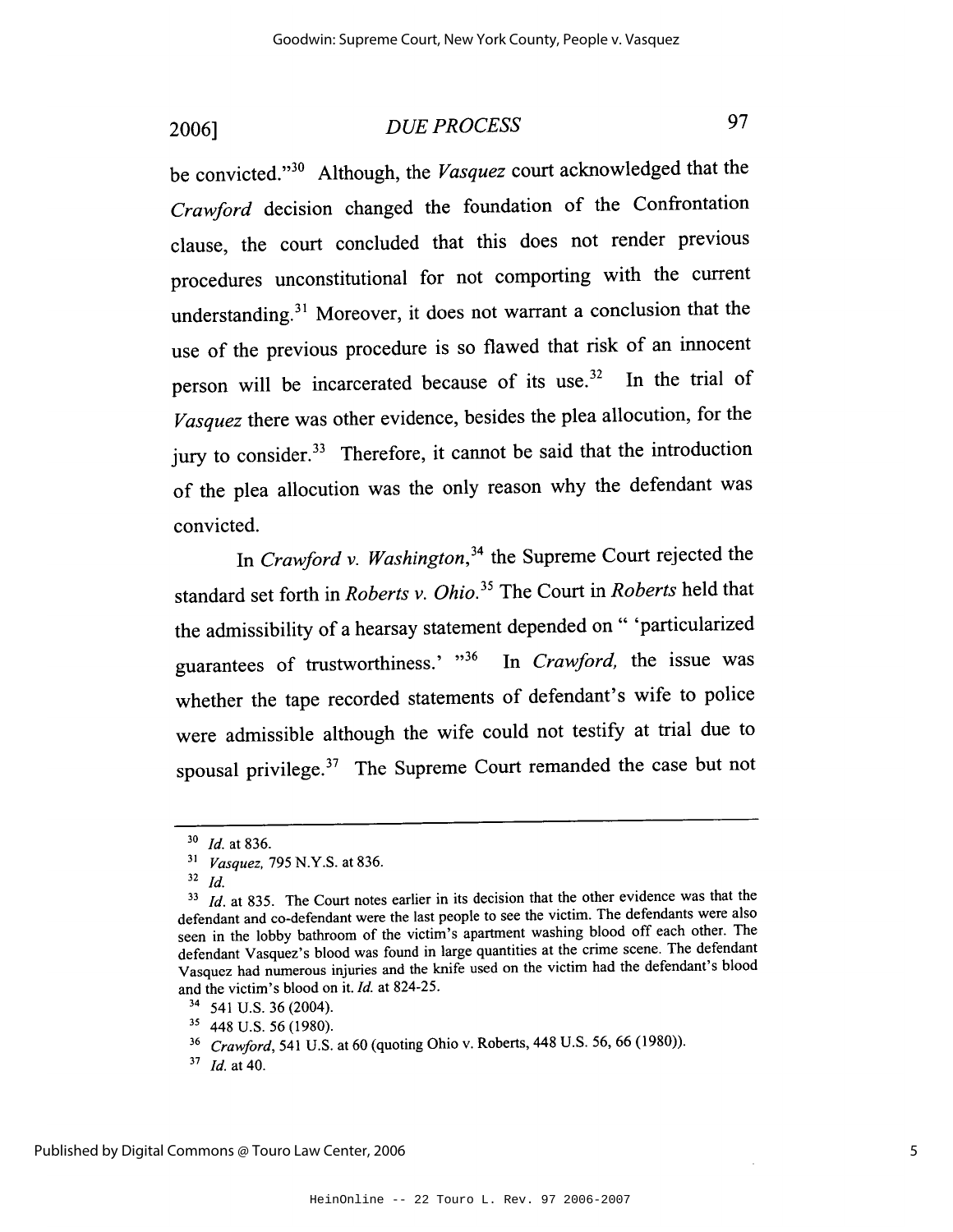#### **TOURO LAW REVIEW**  $[Vol. 22]$

without first changing the procedure of when such a statement would be considered admissible.

Crawford explained that the Roberts test made testimonial statements contingent upon "vagaries of the rules of evidence."<sup>38</sup> If the Confrontation Clause is not considered and the rules of evidence just applied, the Court warned, it would in effect render the clause powerless.<sup>39</sup> Whether or not the evidence is admitted will depend upon how much weight a certain judge gives it.<sup>40</sup> The unpredictability of the Roberts test shows that there is "capacity to admit core testimonial statements that the Confrontation Clause plainly meant to exclude."<sup>41</sup> Therefore, the Court held that "[w]here testimonial evidence is at issue . . . the Sixth Amendment demands what the common law required: unavailability and a prior opportunity for cross-examination."<sup>42</sup>

The issue of retroactivity has been formulated by the United States Supreme Court in Teague v Lane.<sup>43</sup> The Supreme Court determined that the issue of retroactivity is a threshold question and should be dealt with at the time the new rule<sup>44</sup> is handed down.<sup>45</sup> Accordingly, new rules are always applied retroactively to cases on

 $45$  *Id.* at 300.

 $38$  *Id.* at 61.

 $39$  *Id.* at 51.

 $40$  *Id.* at 63.

 $41$  Crawford, 541 U.S. at 63.

 $42$  *Id.* at 68.

<sup>&</sup>lt;sup>43</sup> 489 U.S. 288 (1989) (plurality opinion).

<sup>&</sup>lt;sup>44</sup> *Id.* at 300. The Court states "a case announces a new rule when it breaks ground or imposes a new obligation on the States or the Federal Government . . . if the result was not dictated by precedent existing at the time the defendant's conviction became final." Id. at 301.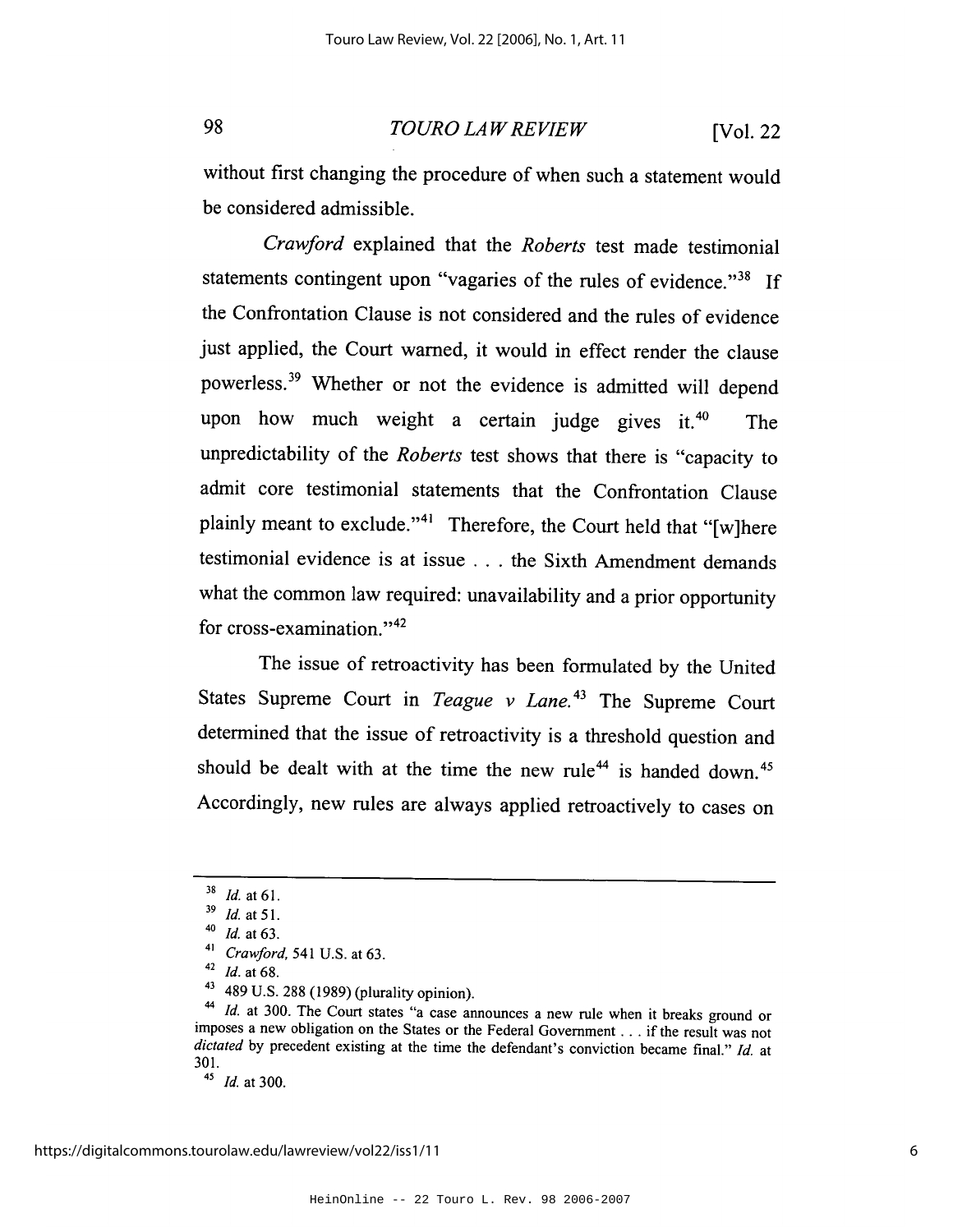## **DUE PROCESS**

99

direct review.<sup>46</sup> Yet, the new rules generally should not be applied retroactively to criminal cases on collateral review.<sup>47</sup>

There are only two exceptions for when a new rule should be applied on collateral review. First, if the new rule places "certain kinds of primary, private individual conduct beyond the power of the criminal law-making authority to proscribe" it should be applied retroactively.<sup>48</sup> Second, "a new rule should be applied retroactively if observance of those procedures that . . . are 'implicit in the concept of ordered liberty.' "<sup>49</sup> The Court classifies these as "watershed rules" of criminal procedure."<sup>50</sup> A watershed rule of criminal procedure is one that "alter[s] our understanding of the bedrock procedural elements" which are essential to the fundamental fairness and accuracy of the trial.<sup>51</sup>

Further elucidating the decision of Teague, the Supreme Court in Schriro v. Summerlin,<sup>52</sup> held that when a United States Supreme Court decision results in a new rule, the rule applies to all criminal cases pending direct appeal.<sup>53</sup> However, on convictions that are final, the rule only applies in very limited circumstances.<sup>54</sup> Additionally, when the new rule is substantive it will generally apply

 $46$  *Id.* at 303-04.

 $47$  *Id.* at 316.

<sup>&</sup>lt;sup>48</sup> Teague, 489 U.S. at 307 (citing Mackey v. United States, 401 U.S. 667, 692 (1971) (stating that these types of new rules apply to substantive due process)).

<sup>&</sup>lt;sup>49</sup> *Id.* (quoting Palko v. Connecticut, 302 U.S. 319, 325 (1937)).

 $^{50}$  *Id.* at 311.

 $51$  *Id.* 

<sup>&</sup>lt;sup>52</sup> 542 U.S. 348, 124 S. Ct. 2519 (2004).

<sup>&</sup>lt;sup>53</sup> 124 S. Ct. at 2522 (citing Griffith v. Kentucky, 479 U.S. 314 (1987)).

<sup>&</sup>lt;sup>54</sup> Id. (citing Bousley v. United States, 523 U.S. 614 (1998)).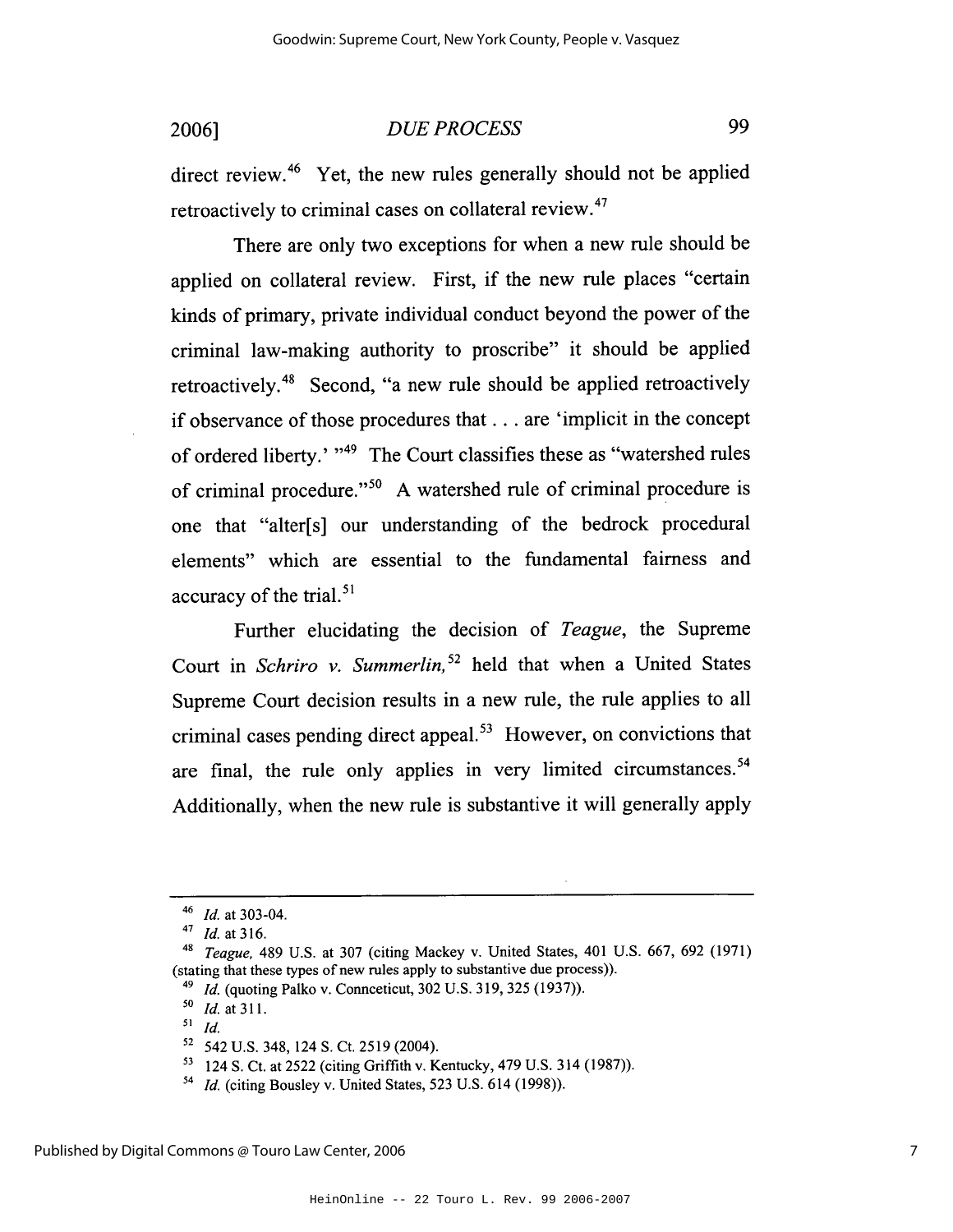100 **TOURO LAW REVIEW [Vol. 22** 

retroactively,<sup>55</sup> but procedural rules will only apply retroactively when it implicates "the fundamental fairness and accuracy of the criminal proceeding."<sup>56</sup> The Schriro Court went even further and stated that "a new procedural rule is fundamental in some abstract sense is not enough; the rule must be one without which the likelihood of an accurate conviction is seriously diminished."<sup>57</sup> This is extremely narrow and unlikely that any have emerged.<sup>58</sup>

The New York Court of Appeals dealt with the issue of retroactivity in People v. Eastman.<sup>59</sup> In Eastman, two defendants were jointly charged for acting in concert when they committed a robbery.<sup>60</sup> Defendant Eastman sought to sever his case from the codefendant, claiming that his constitutional right to confront his witness would be violated if the co-defendant's statement could be used against him at trial.<sup>61</sup> After the defendant was convicted, he moved to vacate on the grounds that his conviction was obtained in violation of his Sixth Amendment rights pursuant to Cruz v. New York,  $62$  which held that "the Confrontation Clause bars the introduction of a confession of a non-testifying codefendant, not directly admissible against the defendant, that inculpates the

 $61$  *Id.* 

 $55$  *Id.* The Court includes in this definition those decisions that narrow the scope of a criminal statute by interpreting its terms, "as well as constitutional determinations that place particular conduct or persons covered by the statute beyond the State's power to punish." Id. The logic the Court uses is that if the new substantive rule did not apply retroactively there is a great risk that a defendant stands convicted of an act that is not criminal. Id. at 2522-23.

<sup>&</sup>lt;sup>56</sup> Vasquez, 795 N.Y.S.2d at 826 (quoting *Teague*, 489 U.S. at 311 (1989)).

<sup>&</sup>lt;sup>57</sup> Summerlin, 124. S. Ct. at 2523.

<sup>&</sup>lt;sup>59</sup> 648 N.E.2d 459 (N.Y. 1995).

 $60$  *Id.* at 462.

 $62$  *Id.* at 460 (citing Cruz v. New York, 481 U.S. 186 (1987)).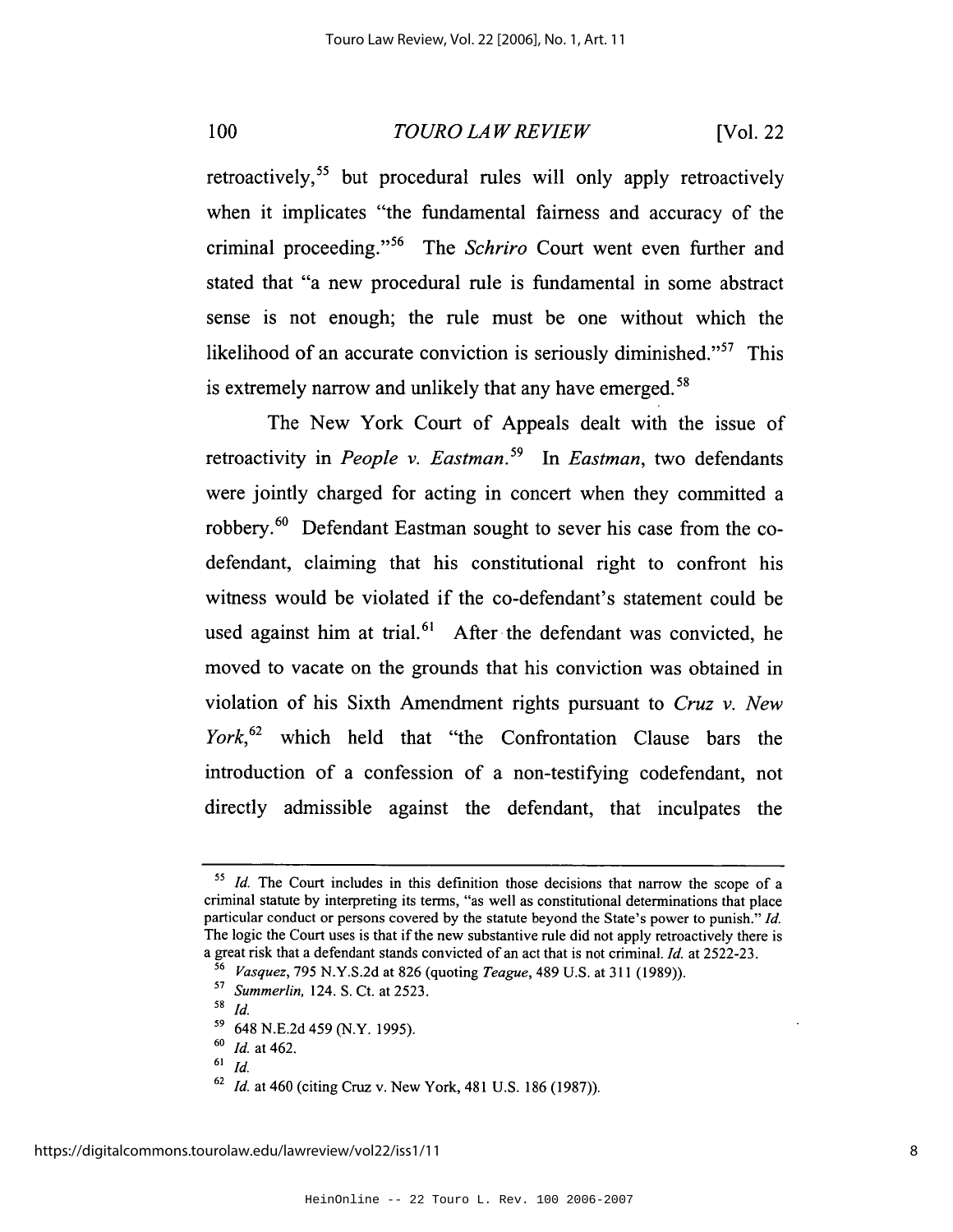# **DUE PROCESS**

 $101$ 

 $defendant.$ <sup> $,63$ </sup> The Cruz decision was rendered after Eastman's conviction became final.<sup>64</sup>

The court in *Eastman* held that when a Supreme Court's decision breaks from established precedent and "fundamentally" alters the way in which a constitutional right is applied, the law of retroactivity that has been developed by the Supreme Court will govern the case at bar.<sup>65</sup> The Court of Appeals held that this new rule was to be applied retroactively to the case at bar.<sup>66</sup> It reasoned that Cruz "unquestionably departs from established precedent, and implicates a bedrock procedural element-the Sixth Amendment right of confrontation."<sup>67</sup> Therefore, since the rule in Cruz is central in determining guilt or innocence, an admission of an inculpatory statement would undermine "the fundamental fairness of trial."<sup>68</sup>

A different interpretation of whether Crawford was to be applied retroactive was reached by the court in People v. Dobbin,  $69$ which held that *Crawford* should be applied retroactively.<sup>70</sup> Dobbin, involved the admission of a 911 tape-recorded statement and the defendant's inability to cross-examine the witness.<sup>71</sup> The court found that the 911 call fell into the category of a testimonial statement within the meaning of Crawford.<sup>72</sup>

 $63$  *Id.* <sup>64</sup> Eastman, 648 N.E.2d at 460.  $65$  *Id.* at 464  $66$  *Id.* at 465.  $67$  Id.  $68$  *Id.* 791 N.Y.S.2d 897 (Sup. Ct. 2004).

 $70$  *Id.* at 905.

 $71$  *Id.* at 898.

 $^{72}$  *Id.* at 903.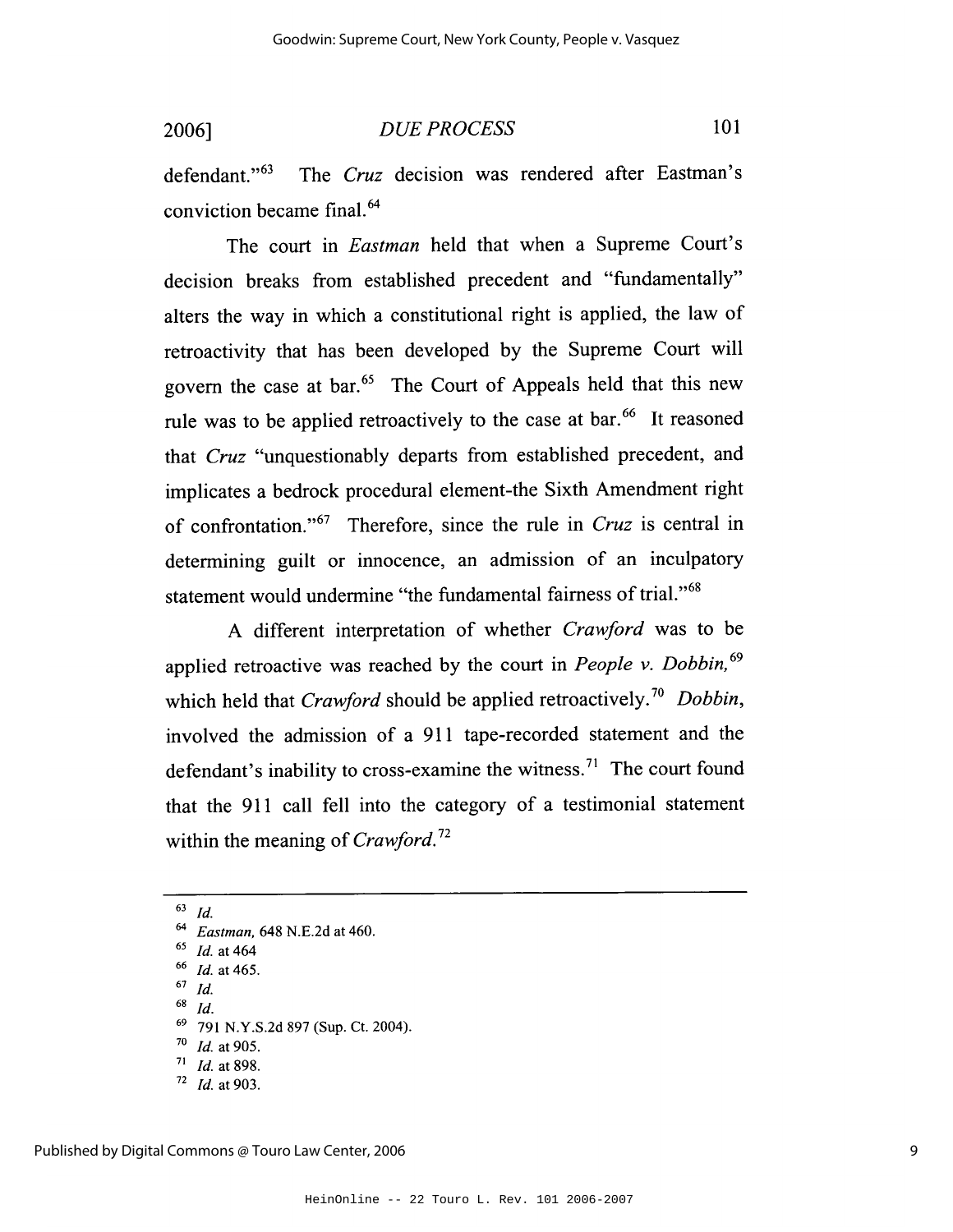#### **TOURO LAW REVIEW** [Vol. 22]

Next, the court addressed the issue of retroactivity. Following the reasoning of the New York Court of Appeals in *Eastman*, this court determined that *Crawford* created a new rule.<sup>73</sup> Further, it fell within one of the exceptions articulated in *Teague* because it involved a bedrock procedural element, the Sixth Amendment's right of confrontation, which in turn " 'implicates fundamental fairness and accuracy of the trial.' "<sup>74</sup> The right to confront one's own witness is fundamental; it is "more than a desirable rule of trial procedure. It is implicit in the constitutional right of confrontation."<sup>75</sup>

Further in *People v. Watson*<sup>76</sup> the court also held that the *Crawford* rule should be applied retroactively,<sup>77</sup> because the Supreme Court in *Crawford* acknowledged that the Sixth's Amendment right of Confrontation is a "bedrock procedural guarantee."<sup>78</sup> Therefore. the Watson court reasoned that Crawford falls within the type of "watershed rule of criminal procedure."<sup>79</sup> Cross-examination is deemed fundamental because it is extremely helpful in determining the truth.<sup>80</sup> The right to confront one's own witness is a "fundamental right" that is essential to ensure that a defendant has a fair trial.<sup>81</sup> Relying on *Eastman*, the *Watson* court held, that since there are no contrary

 $^{73}$  *Id.* at 905.

<sup>&</sup>lt;sup>74</sup> *Dobbin*, 791 N.Y.S.2d at 905.

<sup>&</sup>lt;sup>75</sup> *Id.* (citing Chambers v. Mississippi, 410 U.S. 284 (1973)). Even though the court found that the law in *Crawford* was to be applied retroactively, it held that the admission of the 911 tape-recorded statement was harmless error. Id. at 905.

<sup>&</sup>lt;sup>76</sup> 798 N.Y.S.2d 712, 2004 NY Slip Op 51364 U (Sup. Ct. 2004).

<sup>77 2004</sup> NY Slip Op 51364 U, at \*5.

<sup>&</sup>lt;sup>78</sup> *Id.*, at \*7 (citing *Crawford*, 541 U.S. 36, 42 (2004)).

 $79$  Id.

 $80$  Id.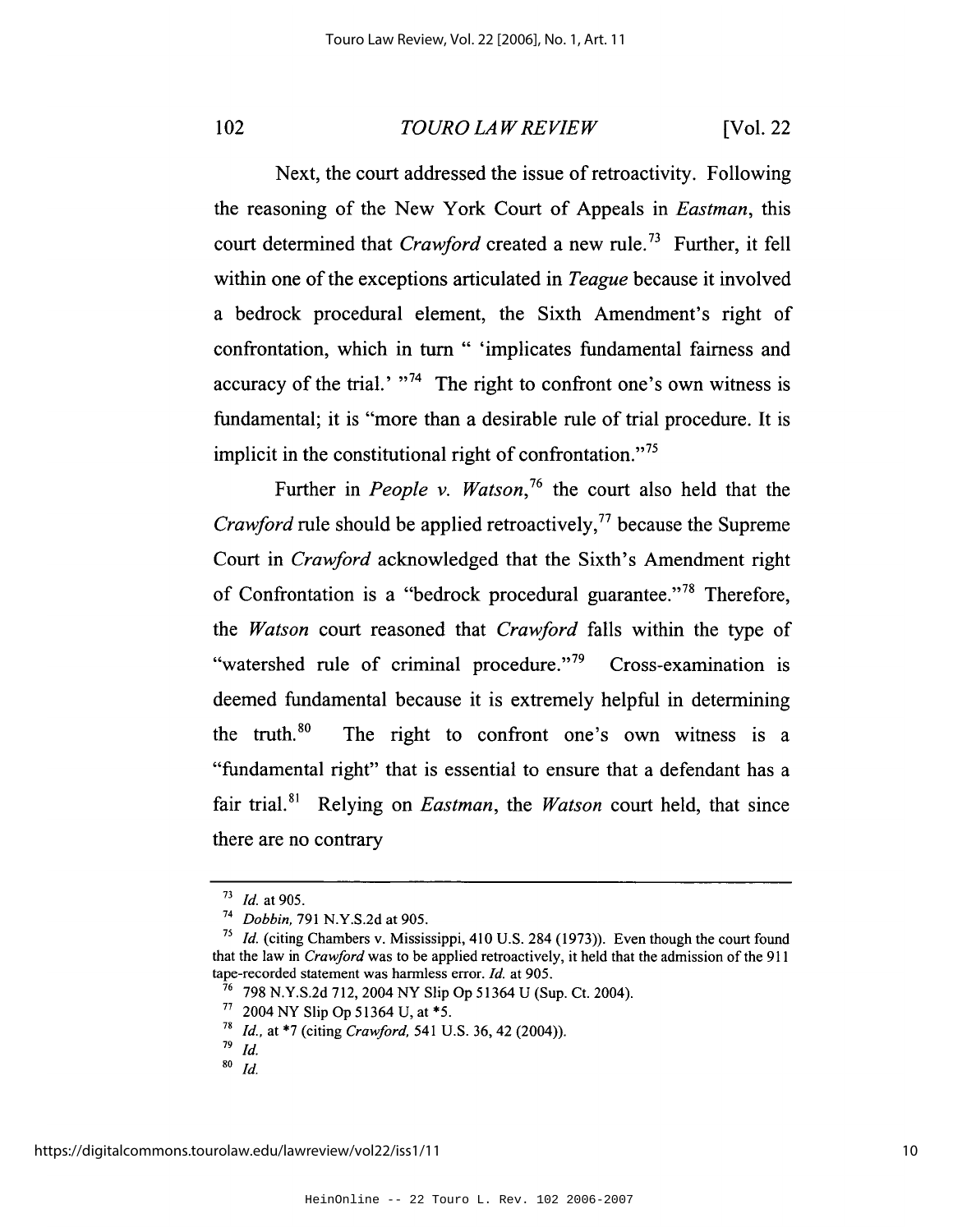2006]

# **DUE PROCESS**

Court of Appeals rulings, it is fair to conclude that the present state of the law in New York is that a new criminal federal constitutional procedural rule announced by the United States Supreme Court will be given retroactive application to cases on collateral review, where the new rule alters our understanding of the Sixth Amendment right of confrontation, affects the fundamental fairness of the trial and is central to an accurate determination of innocence or guilt.<sup>82</sup>

In conclusion, both federal and state courts are bound to apply the standard set forth in *Crawford* when dealing with the Confrontation Clause. However, the state courts remain in disagreement as to whether *Crawford* is a "watershed" rule of criminal procedure which should be applied retroactively. Although the Supreme Court has given guidelines as to when a new rule should be applied retroactively, it seems as though such a decision will depend on whether a judge finds that the new rule is a "bedrock" procedural" rule. One of the major concerns discussed in *Crawford* was the amount of judicial discretion needed to evaluate the testimonial nature of an out-of-court statement. Thus, a statement might be admissible in one court but not another, depending on the judge's assessment of the statement's reliability.<sup>83</sup> Until the Supreme Court addresses the issue of whether the rule set forth in *Crawford* is

 $81$  $Id$ 

<sup>&</sup>lt;sup>82</sup> 2004 NY Slip Op 51364 U, at \*6.

<sup>&</sup>lt;sup>83</sup> Crawford, 541 U.S. at 63 (2004).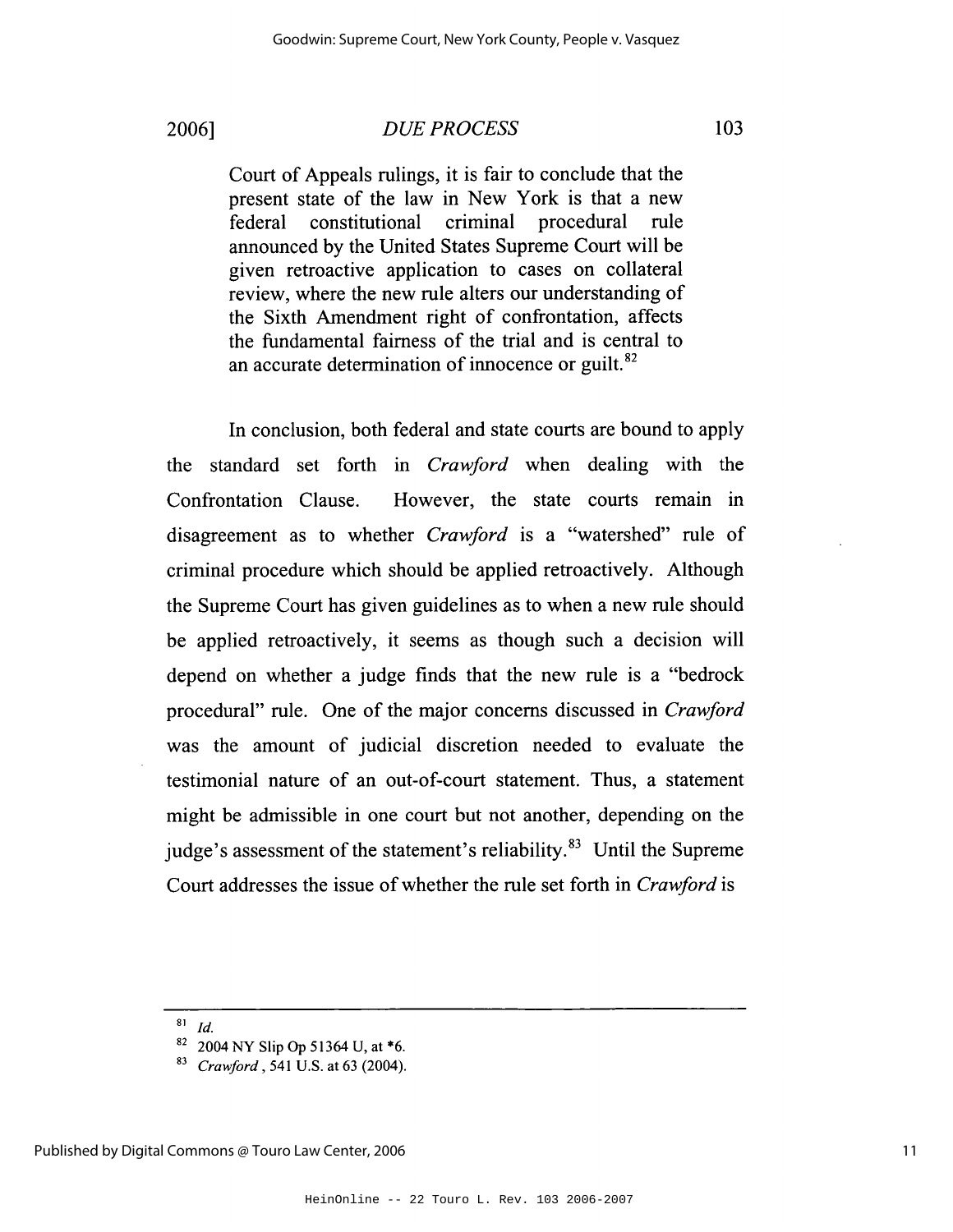[Vol. 22 104 TOURO LAW REVIEW

to be applied retroactively in cases on collateral review, the problem regarding judicial discretion remains.

 $\ddot{\phantom{1}}$ 

Jessica Goodwin

 $\langle \cdot \rangle$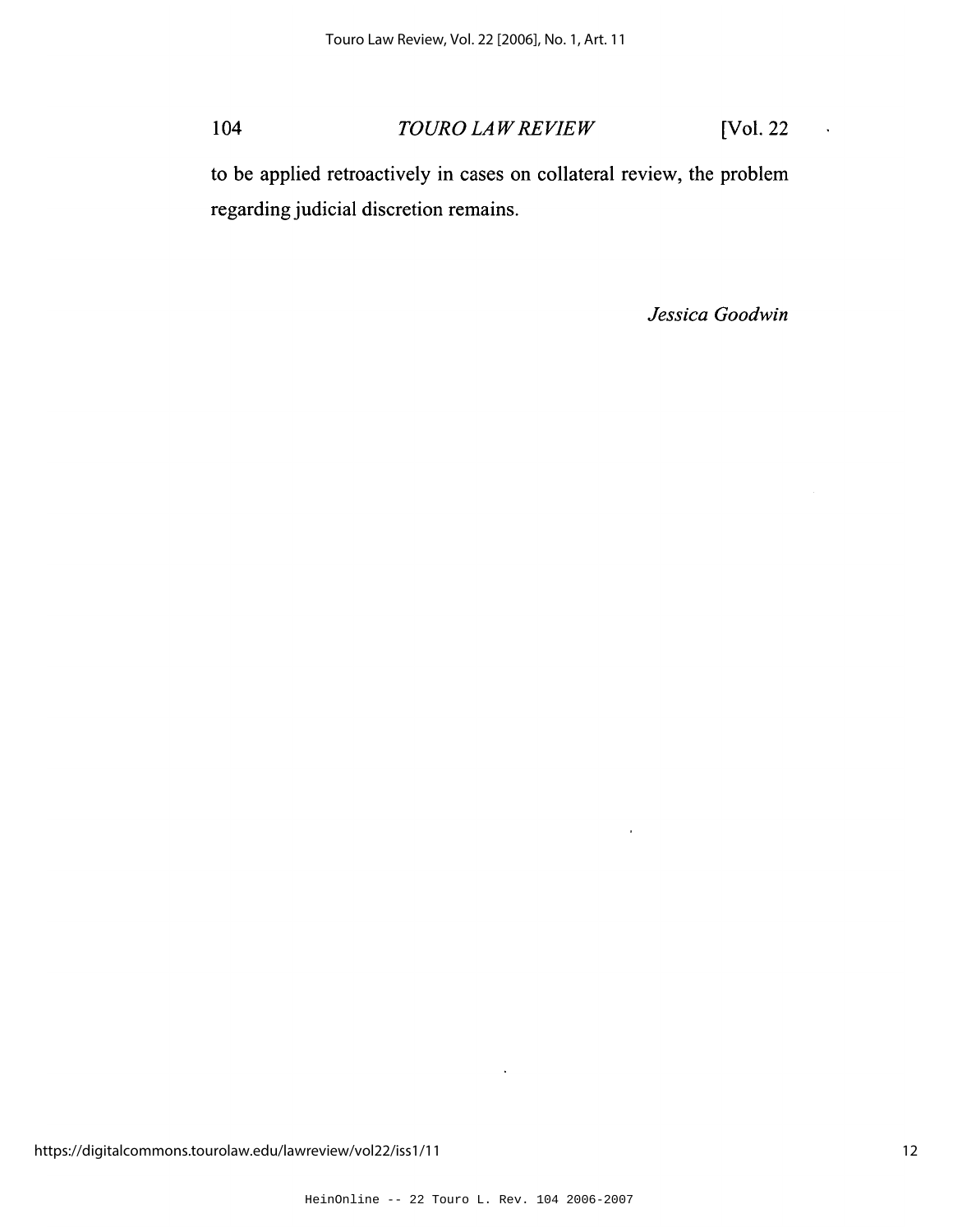Goodwin: Supreme Court, New York County, People v. Vasquez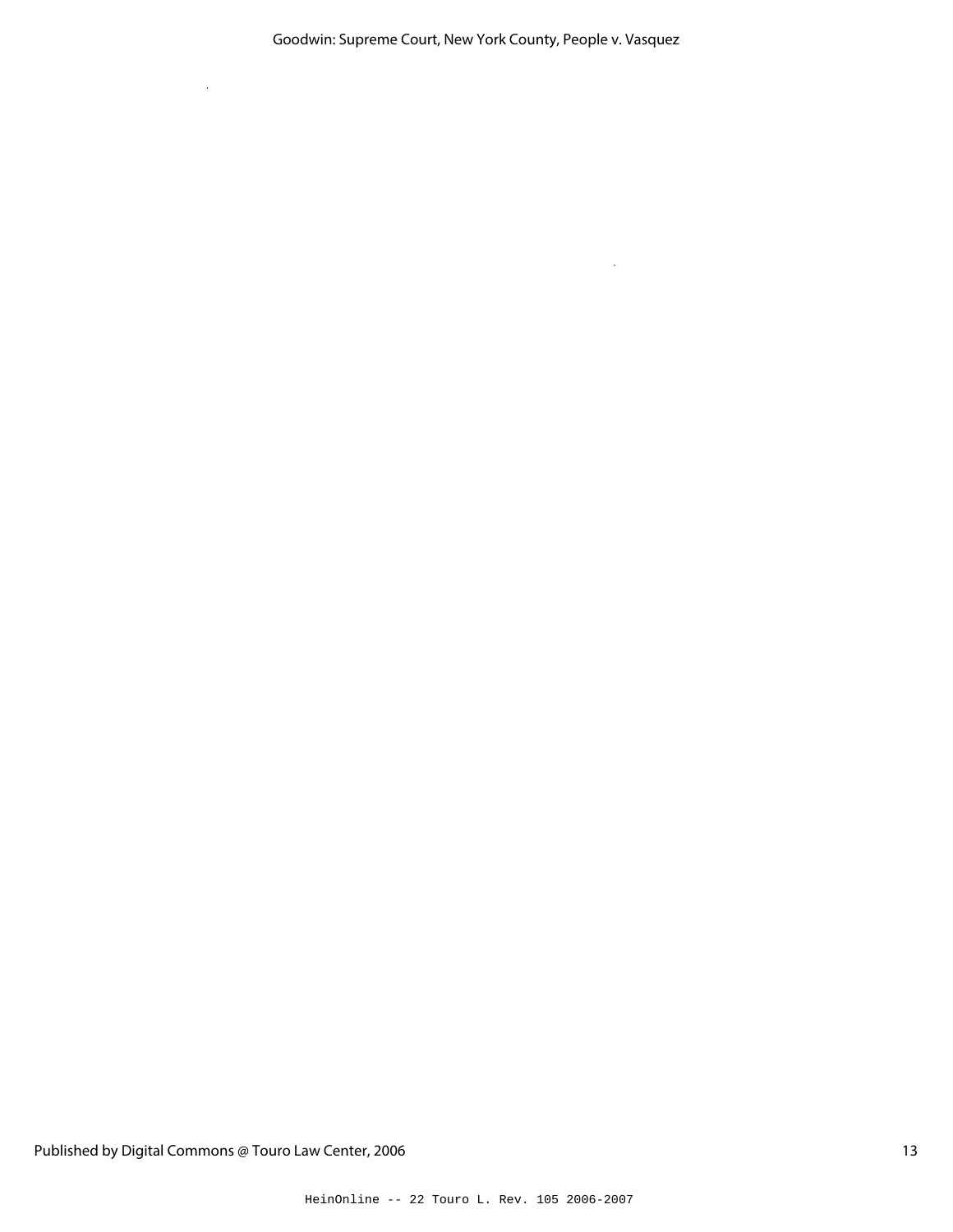Touro Law Review, Vol. 22 [2006], No. 1, Art. 11

 $\ddot{\phantom{a}}$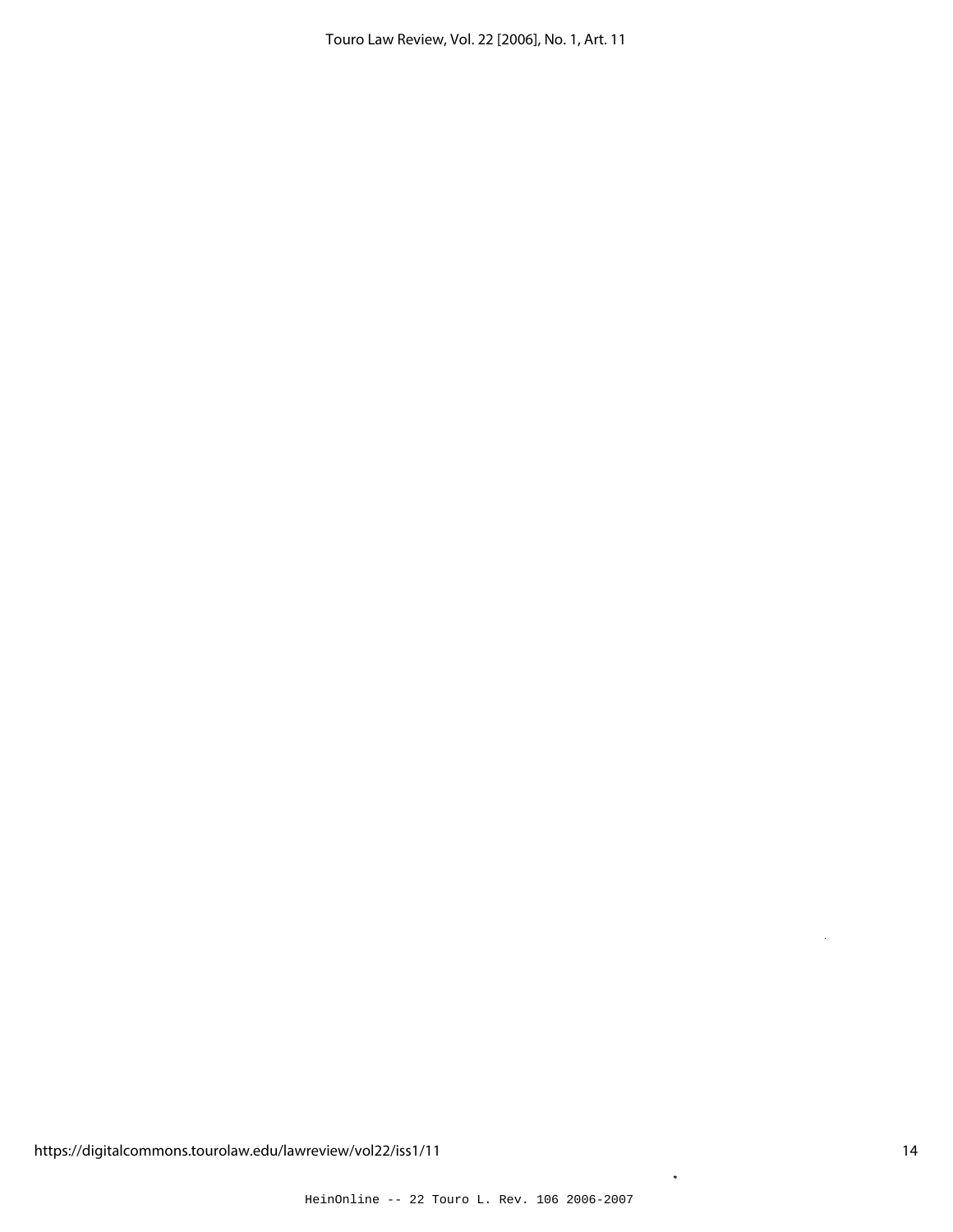# **EFFECTIVE ASSISTANCE OF COUNSEL**

United States Constitution Amendment VI:

In all criminal prosecutions, the accused shall enjoy the right to . . . have the Assistance of Counsel for his defence.

New York Constitution article I, section 6:

In any trial in any court whatever the party accused shall be allowed to appear and defend in person and with counsel as in civil actions...

 $\ddot{\phantom{1}}$  .